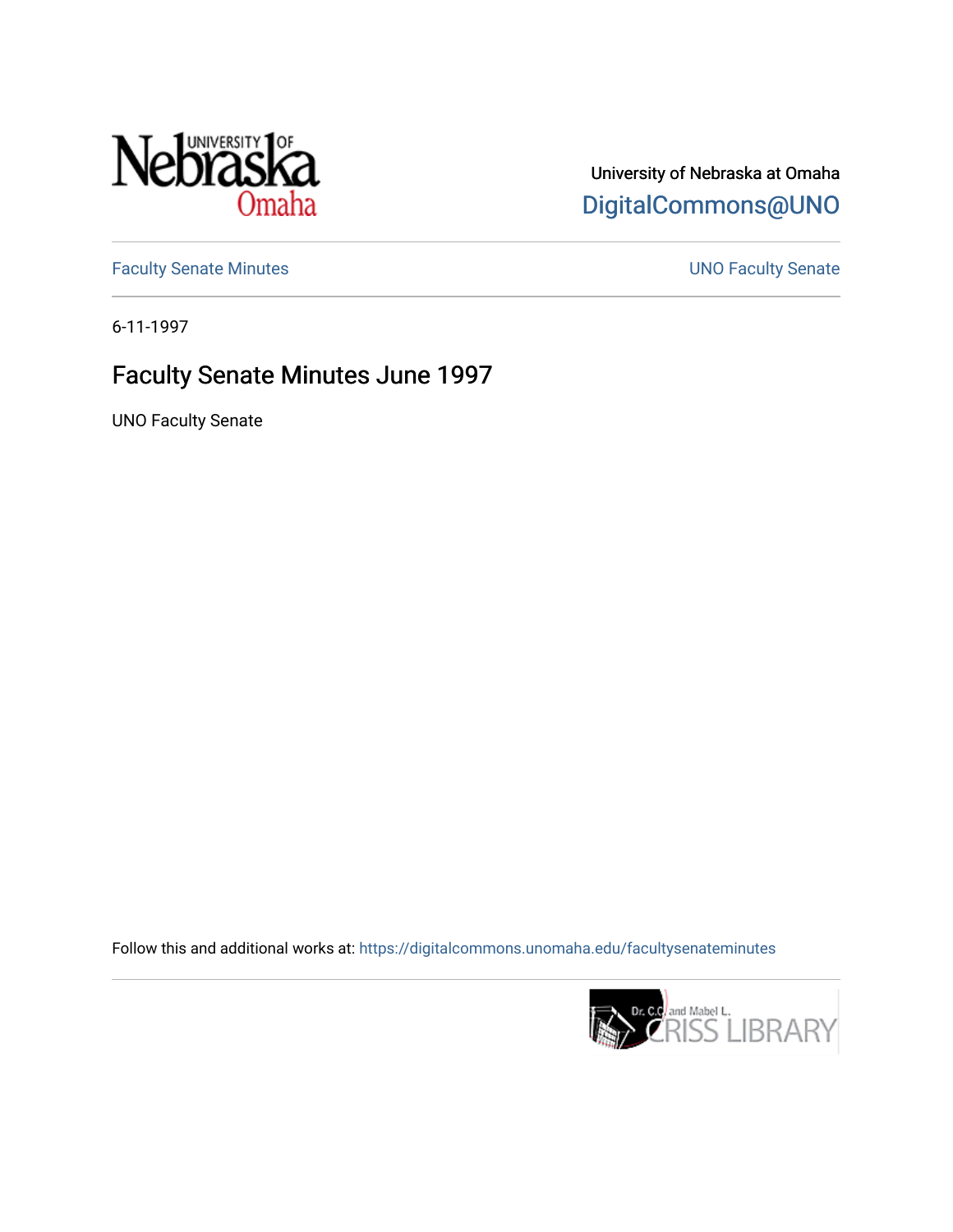## **UNO Faculty Senate Minutes Wednesday, June 11, 1997, 2:00 P.M., MBSC Dodge Room**

The Faculty Senate of the University of Nebraska at Omaha met on Wednesday, June 11, 1997, at 2:00 p.m. in the Dodge Room of the Milo Bail Student Center. The president, Shelton Hendricks, presided.

Attendance: Arbelaez, Bruckner, Camp, Clute, Diamond, Francke, Gessaman, Harrington, Hendricks, S. Maher, Mundell, Newton, Reidelbach, Rogers, Skreija, Stacy, Stolen, Suzuki Those Excused: Aschenbrenner, Bradshaw, Carlson, Carroll, Deichert, McKay, Topp Those Absent: Brown, Bykerk, Harland, Johnson, Johnson, Krause, Lee, Lewis, H. Maher, Nazem, Ravichandran, Russell, Schwer, Serenco, Valle

In the absence of a quorum, no official business was conducted; however, the president gave his report and a variety of issues were discussed during "For the Good of the Order."

Officers' Reports

President's Report, Shelton Hendricks

Meeting of the Board of Regents 5/16/97

Items of Particular Interest to UNO:

- Approved amended constitution and bylaws for the UNO College of Education
- Approved University of Nebraska/ First Data Resources, Inc., educational program agreement (copy available in senate office).
- Deferred action (pending opportunity for regents to read relevant documents) on University of Nebraska/First Data Resources, Inc., donation and covenant agreements.\*

\*Approved at a later teleconference.

- After much discussion in closed session, approved acceptance of a gift from the Sapp family for renovation of the UNO Field House and the naming of the facility as the "Lee and Helene Sapp Field House." Also, approved design and construction procedures for the facility.
- Items of General Faculty Interest After rejecting several limiting amendments, adopted a resolution ("Statement of Board of Regents" - agenda attachment 11) addressing censorship, freedom of speech, academic freedom and responsibility, and a request for special attention of faculty to the rights and sensitivities of students.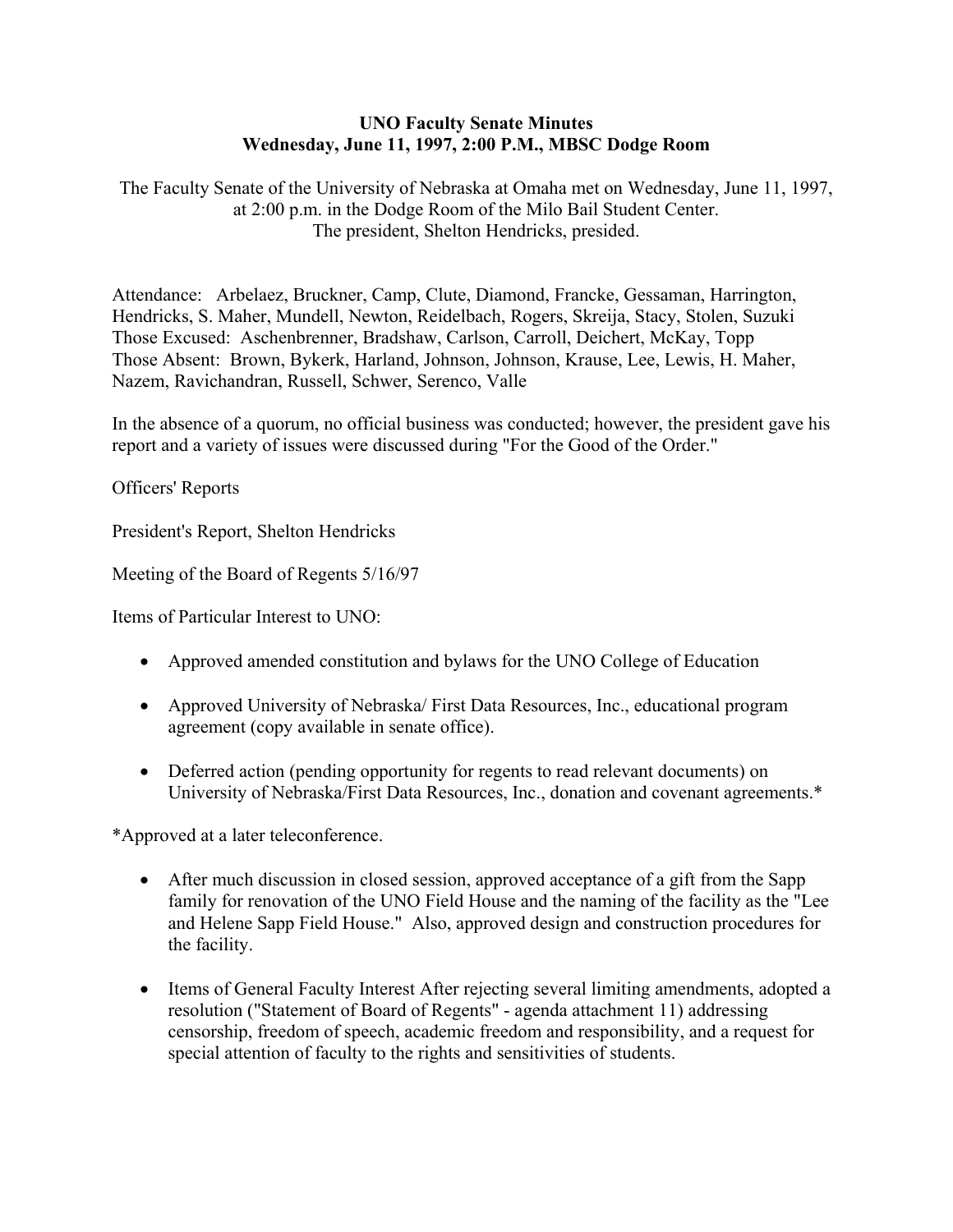- Accepted a report from the Academic Affairs Committee to the effect that summer sessions were useful and should be continued much as they are conducted now.
- Agreed to continue annual visits of regents to each campus.
- Other Items Heard a report/update on the Kellogg Commission on the Future of Land Grant and State Supported Universities. (In the next century these institutions are likely to both change and stay the same.)
- After much erudite discussion as to the value and appropriateness of a great university offering certificates in dog grooming, approved the addition of seven new certificate programs at the Nebraska College of Technical Agriculture at Curtis.
- Approved the establishment of a school of natural resource sciences at UNL. (To be created solely by reallocation of resources within UNL).

Appointments ("1997-98 UNO Faculty Senate and Committees" - agenda attachment 12)

## Weber Retirement

Resolution: Resolution 3.1 is supported by the Executive Committee and Cabinet and approved for addition to the agenda.

Panel Discussion on Academic Freedom at next BOR Academic Affairs Meeting: The issue of academic freedom is being questioned by both the public and the board of regents, especially in regards to dramatic performances. Linda Pratt, chair of the UNL English department, will chair a panel discussion on Friday, June 20th. President Hendricks encouraged all to read the recent article in Academe by Vice Chancellor Edwards concerning post-tenure review.

Meeting with Vice Chancellor Peck and Registrar/Acting Assistant Vice Chancellor of Student Enrollment Services Wade Robinson: President Hendricks will meet with Dr. Peck and Dr. Robinson concerning incomplete grades for undergraduates and the deadline for submitting final grades.

Senator Resigns: Senator Lynott has resigned from the university after accepting a position in Georgia. Claudette Lee will be her replacement. Senator Lynott was the vice chair for the Committee on Professional Development; therefore, a new vice chair will need to be selected.

New Senate Appointments: Recent senate appointments include Senator Newton as chair of the Budget Advisory Committee, Senator Bruckner as chair of the Cabinet, Senator Diamond as chair of the committee on rules, Senator Francke as the Alumni Board representative and Senator Brown and the AAUP representative. President Hendricks will confer with Senator Diamond concerning the need for a fifth member of the Rules Committee since Senator Diamond was originally selected to represent the College of Business Administration and the library.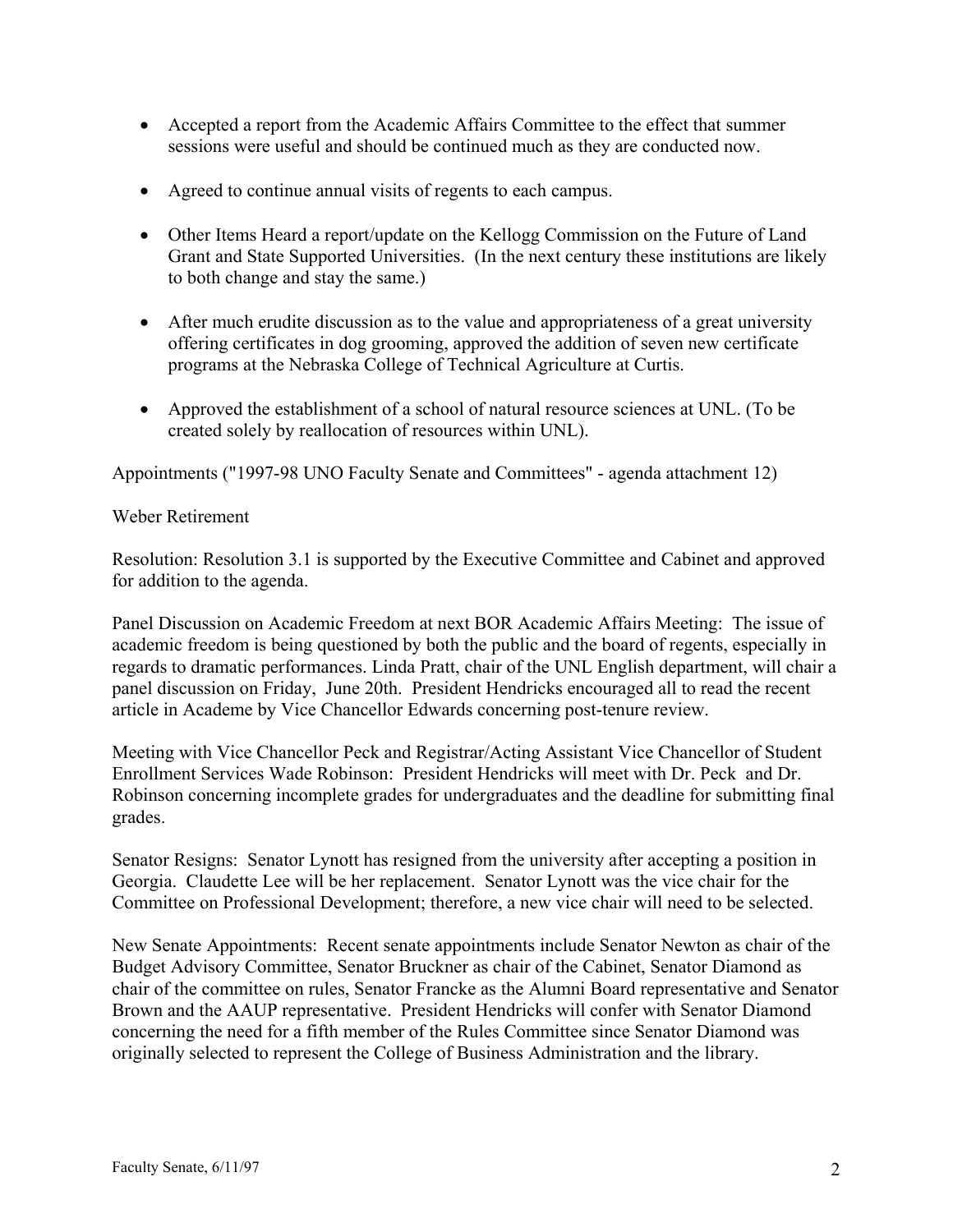Strategic Planning: On Thursday and Friday, June  $5<sup>th</sup>$  and  $6<sup>th</sup>$ , administrators and faculty representatives participated in a retreat designed to re-evaluate and re-start the UNO strategic planning process. This process will continue and it will likely utilize established governance and administrative structures including the faculty senate. It is also likely that a planning methodology developed by Michael Dolence entitled "A strategic Planning Engine for Higher Education" will be used. A copy is on deposit in the senate office. Michael Dolence's e-mail address is: mgdolence@earthlink.net. Also, the web-site for this consulting firm may be accessed at: http://home.earthlink.net/~mgdolence.

Blue Ribbon Panel on General Education (agenda attachments 13-14)

Secretary-Treasurer's Report, Gordon Mundell

Because of the lack of a quorum, Senator Mundell will present the April, 1997, budget report at the July  $9<sup>th</sup>$  meeting (agenda attachments 15-16).

Vice President's Report, Judith Harrington

No Report

Executive Committee Report

Because of the lack of a quorum, the following resolution will be presented at the July 9th meeting.

WHEREAS, the Board of Regents of the University of Nebraska has reaffirmed its commitment to the constitutional right of free expression and to the institutional principle of academic and freedom, and

WHEREAS, the board of regents has resolved that it is not to act as a board to censor lawful university activities, and

WHEREAS, the board of regents has noted that with academic freedom comes the responsibility of faculty to act with good judgment and consider the rights of their students; therefore,

BE IT RESOLVED, that the Faculty Senate of the University of Nebraska at Omaha expresses its appreciation and support for the positions adopted by the board of regents, and

BE IT FURTHER RESOLVED, that the faculty senate encourages all faculty members of the University of Nebraska at Omaha to be considerate and responsible when exercising the privileges accorded by academic freedom and to be particularly responsive to the rights, sensitivities, and opinions of their students as encouraged by the regents' resolution.

Standing Committee Reports

Rules Committee: Arthur Diamond, chair.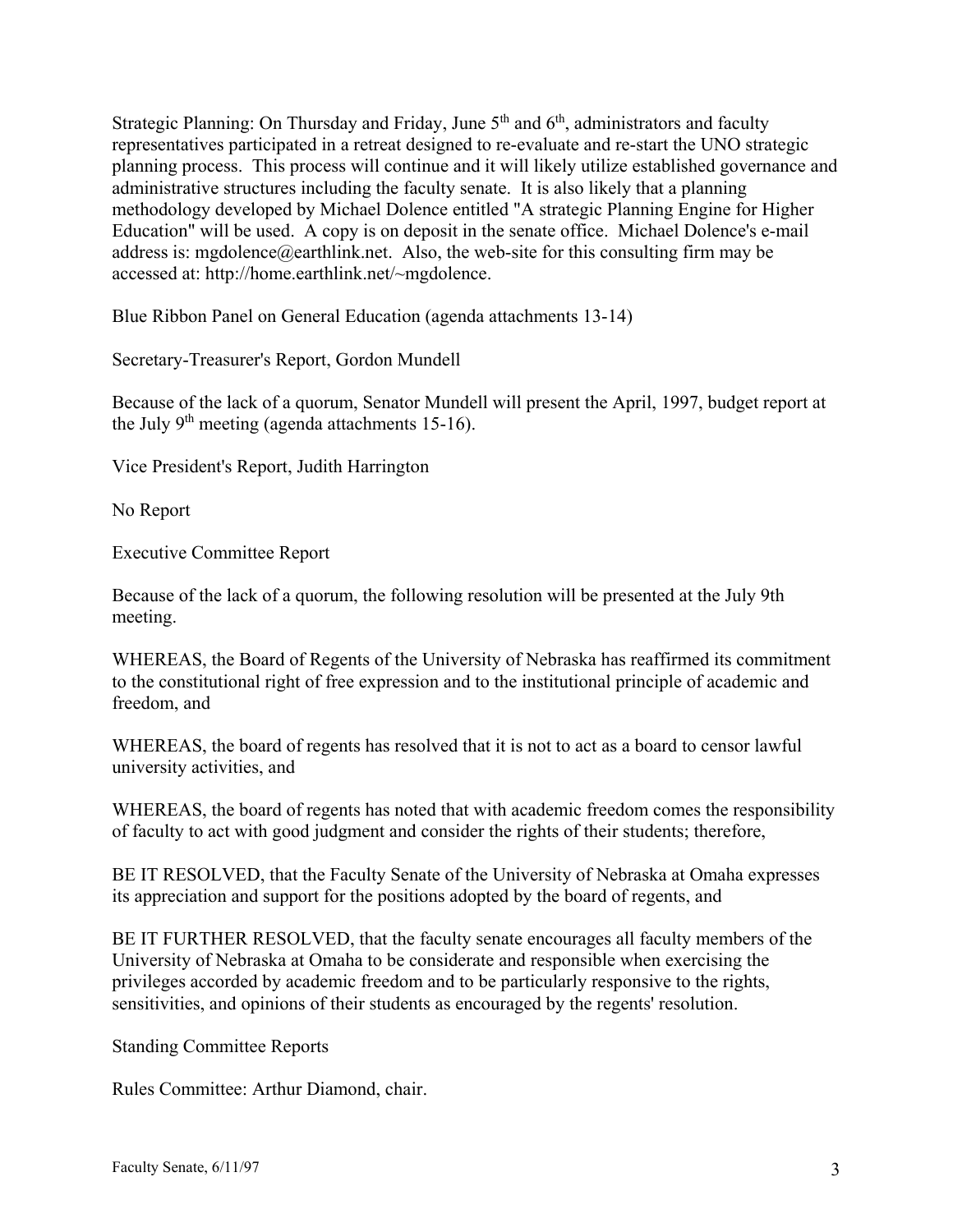No Report

Committee on Faculty Personnel and Welfare: Andris Skreija, vice chair.

No Report

Committee on Professional Development: M. Martha Bruckner, chair.

No Report

Committee on Academic and Curricular Affairs: John Newton, chair.

No Report

Committee on Educational Resources and Services: John Reidelbach, chair.

No Report

Committee on Goals and Directions: Loree Bykerk, chair.

No Report

Budget Advisory Committee: John Newton, chair.

No Report

Other Committee Reports

AAUP: Joseph Brown, senate representative.

No Report

Alumni Board: Warren Francke, senate representative.

No Report

Graduate Councils

No Report

Old Business

None

For the Good of the Order